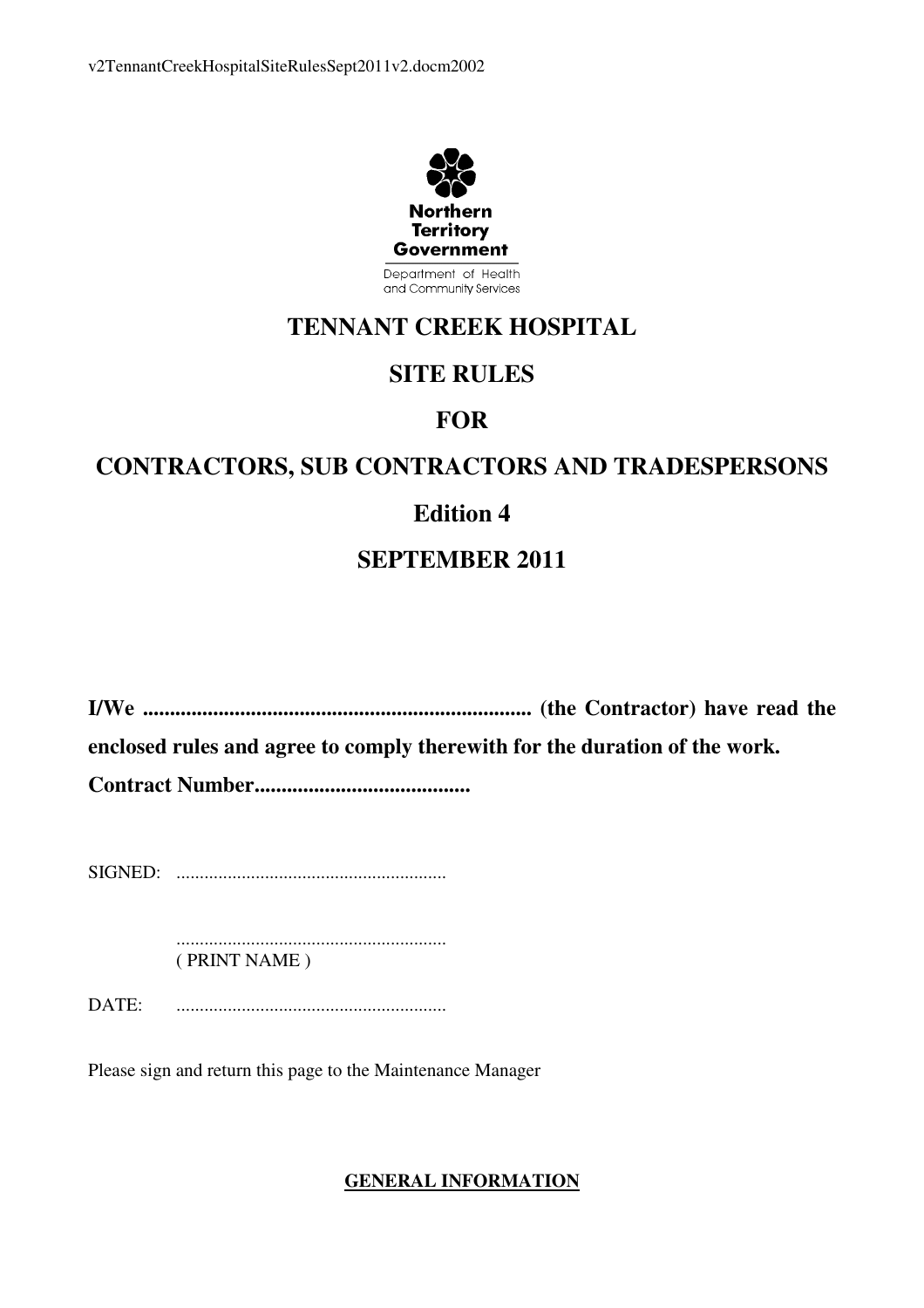The activities of the Contractor within the precincts of the Tennant Creek Hospital and within the meaning of these Rules shall remain at all times under the control of the Maintenance Manager (MM) or his appointed delegate.

The Maintenance Manager is currently located in the Boiler house at the north end of the Hospital and may be contacted as follows:

During normal office hours:

| Monday to Friday - |           | 0730 hours - 1200 hours<br>1300 hours - 1551 hours |
|--------------------|-----------|----------------------------------------------------|
|                    |           |                                                    |
| Fax:               | 896 24311 |                                                    |
|                    |           | Telephone: 896 24279 Mobile 0401 114 051           |

 email: geoffrey.mcdonough@nt.gov.au Outside normal office hours:

> Telephone:896 24279 - ask for the on-call maintenance officer to contact you by leaving your phone number, or if calling from within the hospital, dial 999 from any in-house telephones.

By Mail:

 Department of Health and Community Services Tennant Creek Hospital P.O. Box 346 Tennant Creek NT 0861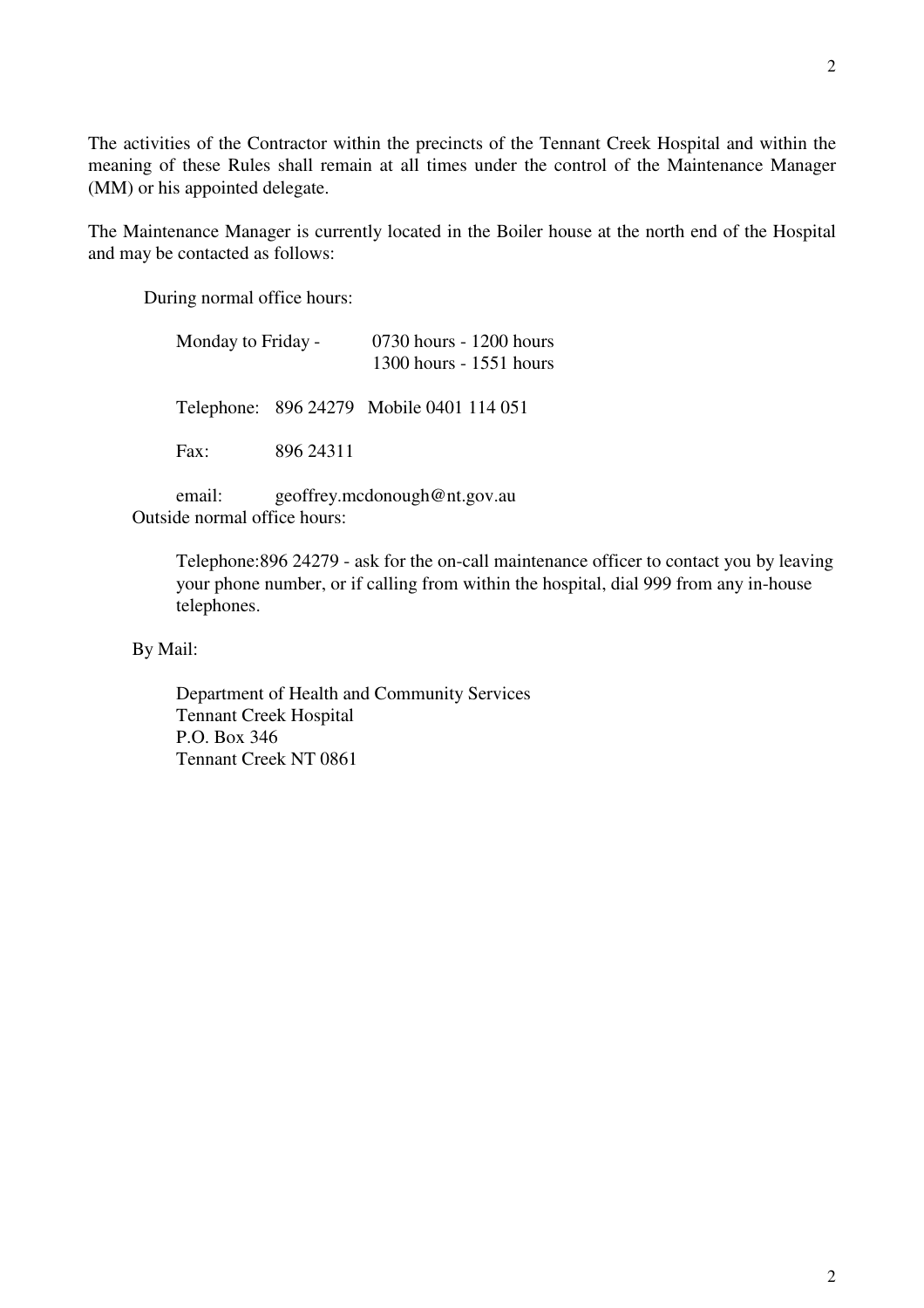# **OCHRE CARD**

# Working With Children Clearance

From 1 March 2011 it will be mandatory in the Northern Territory for all those in child-related employment to have a Working with Children Clearance, under section 187 of the Care and Protection of Children Act. The intent of this section of the Act is to prevent people who pose a risk to children from working with them in either a paid or voluntary capacity.

Whilst at the Tennant Creek Hospital any employees, contractors, sub contractors, self employed persons or volunteers whose employment or engagement involves contact or potential contact with children must have a current Ochre Card.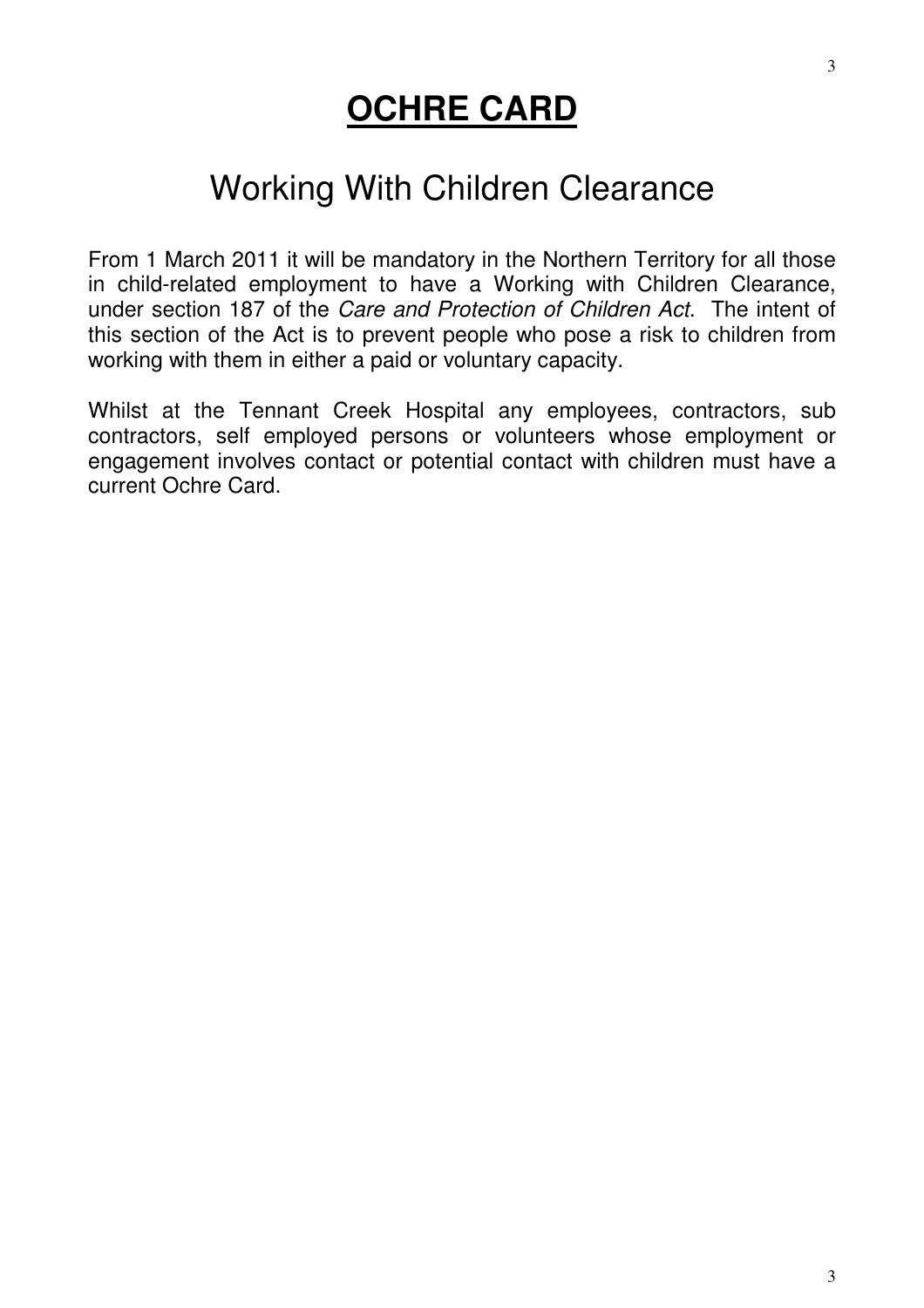#### **INDEX**

- 1. Requirements for Commencing Work
- 2. Evacuation Procedures
- 3. Contractor's Identification
- 4. Method of Working Plan
- 5. Isolation of Services
- 6. Critical Air-conditioning Plant
- 7. Storage of Materials and Equipment
- 8. Contractors Children
- 9. Animals
- 10. Inconvenience to Public and Occupants
- 11. Removal of Rubbish
- 12. Food and Drink
- 13. Clothing
- 14. Hours of Access
- 15. Use of TCH Workshops and/or Equipment
- 16. Compressed Air
- 17. Work in confined Places
- 18. Safety Requirements
- 19. Roof plantroom doors
- 20. Ladders
- 21. Hazardous Substances
- 22. Smoke Detection and Fire Alarm Systems
- 23. Fire Precautions
- 24. Storm Precautions
- 25. Restricted Areas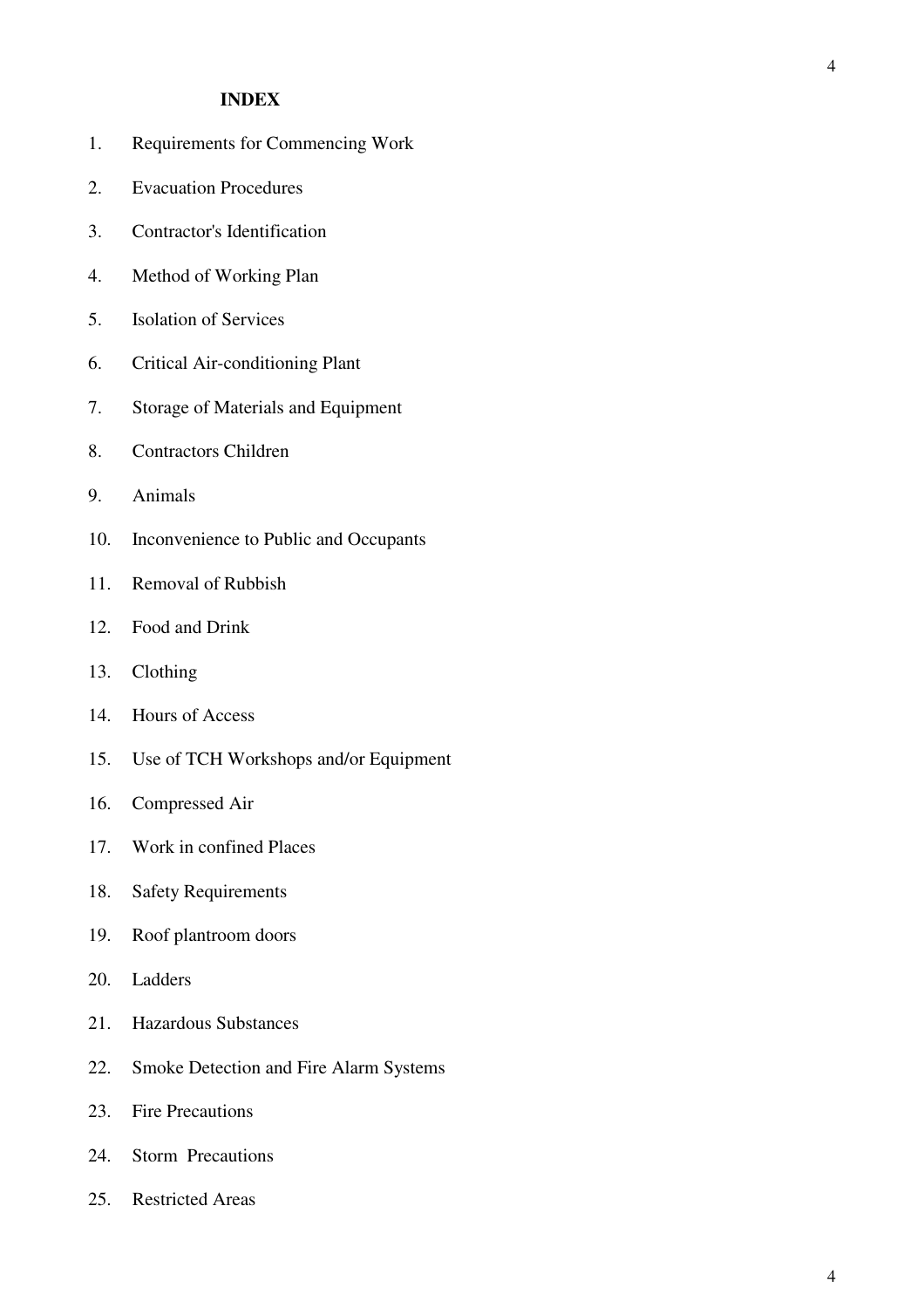- 26. Smoking
- 27. Inspection of Areas
- 28. Excavations and Trenches
- 29. Ceiling Tiles and Hatches
- 30. Telephones, Mobile Phones and Two Way Radios
- 31. Radio/Cassette Players
- 32. Biohazard Injuries
- 33. Immunisations
- 34. Hygiene
- 35. Sunburn and Skin Cancer
- 36. Key Issues and Returns
- 37. Building Management System
- 38. Gross Misconduct
- 39. Information Privacy Code of Conduct
- 40. Definitions

.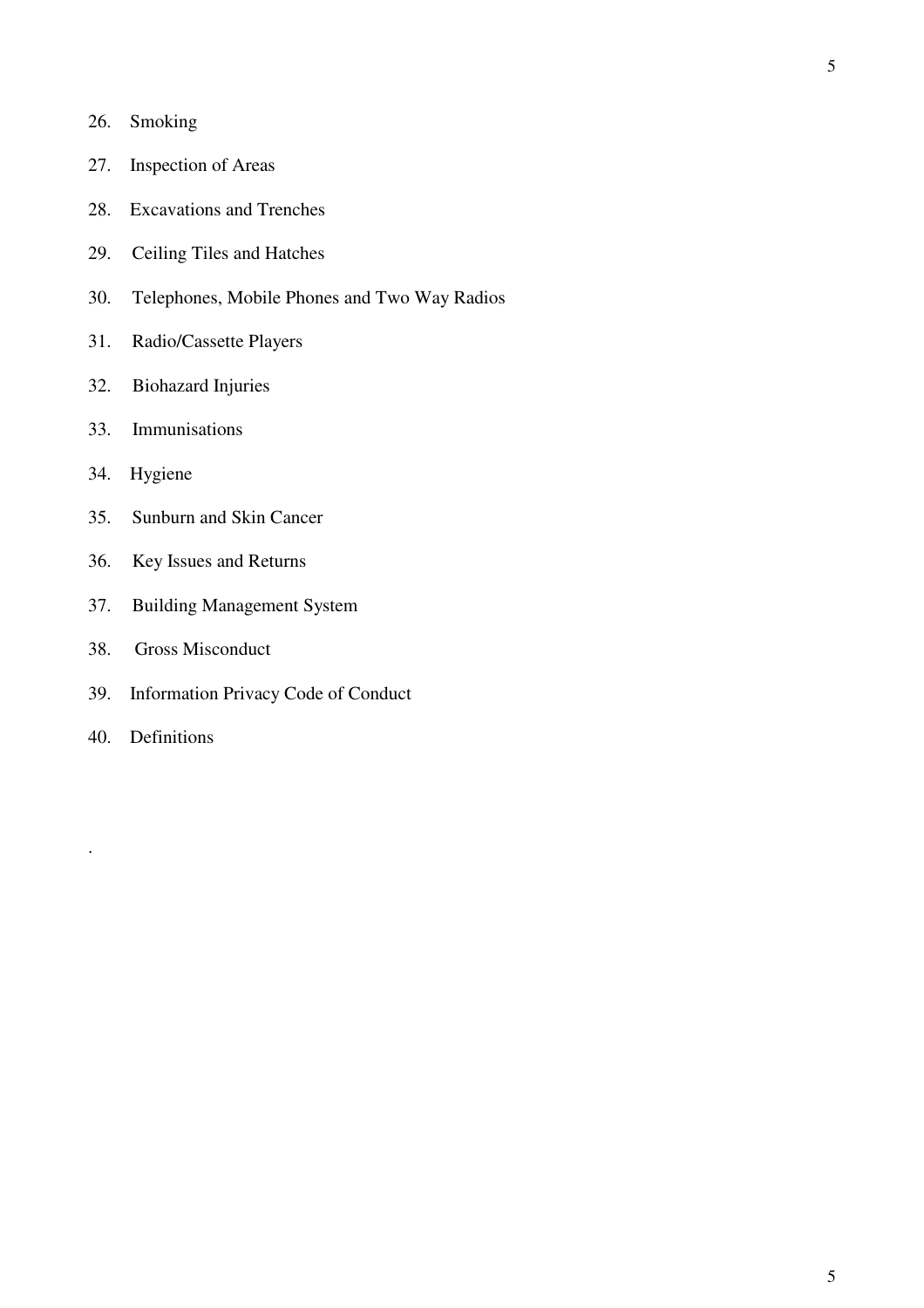## **TENNANT CREEK HOSPITAL SITE RULES (THE RULES) FOR CONTRACTORS, SUBCONTRACTORS AND TRADESPERSONS ENGAGED TO UNDERTAKE WORK ON ASSETS WITHIN TCH**

#### **1. Requirements for Commencing Work**

 The Contractor shall ensure that the works under the Contract are carried out in compliance with the Site Rules.

 The contractor will sign the front cover of the Site Rules and return to the MM acknowledging that they have read and understood the terms and conditions prior to commencing work

 The Contractor shall not be permitted to commence on site until issued with an identification badge by Maintenance Services.

 The Contractor shall not commence work on site, including establishing materials and/or equipment on site without the prior approval of the MM.

 The Contractor shall submit a Method of Working Plan to the MM prior to the commencement of work on site.

The MM shall, subject to agreement with the Contractor on the Method of Work Plan:

- (a) Arrange issue identification badges for personnel identified by the Contractor as being required to carry out work on site, and
- (b) grant permission to commence work on site.

#### **2. Evacuation Procedures**

**Normal Working Hours** Contractors are required to put name and contact number, (either mobile phone or pager) on contractors board in **Maintenance Services Office**, together with location of work area.

If evacuation becomes necessary, contractor will be contacted by Maintenance Department staff and advised.

**Outside of Normal Working Hours** Contractors are required to let hospital on call maintenance staff know the relevant details referred to above..

Security or another hospital staff member will advise if evacuation becomes necessary.

#### **3. Contractors Identification**

 All personnel carrying out works under the contract for or on behalf of the Contractor shall wear an TCH identification badge at all times when on site which shall be signed for.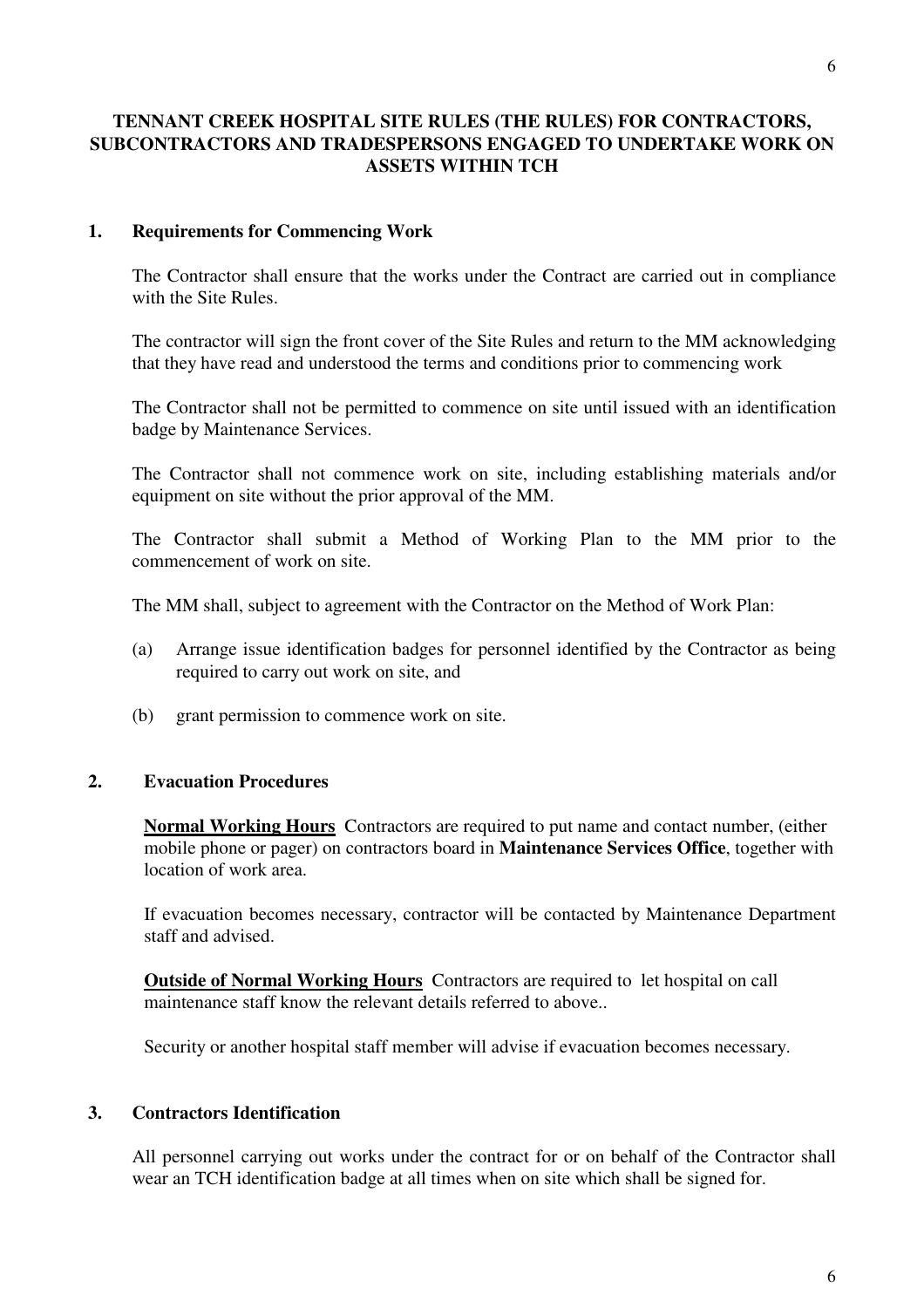The TCH identification badges must be returned to Maintenance Services on completion of the works under the Contract.

# **4. Method of Working Plan**

The Method of Working Plan to be agreed between the Contractor and the MM shall show:

- (i) Contractor's site representative.
- (ii) Number of persons to be working on site.
- (iii) Starting date for work on site.
- (iv) Required access to work site
- (v) Working hours on site.
- (vi) Materials to be stored in TCH.
- (vii) Equipment/machinery to be stored at TCH.
- (viii) TCH workshops and/or equipment required for use eg. trolleys, ladders, trestles, scaffolding, test equipment, hand tools and stores issue items.
- (ix) Hospital services to be isolated during execution of the works.
- (x) Critical air conditioning plants required to be switched off or accessed during execution of the works.
- (xi) Required isolation of fire alarm systems.
- (xii) Access to ceiling space required.
- (xiii) Access to rising ducts required.
- (xiv) Required trenches or excavations.
- (xv) Required use of cutting, grinding and welding equipment (especially those likely to produce smoke, dust, fumes or heat) and flammable materials.
- (xvi) Method of disposal of site waste.
- (xvii) Any other matters considered by the MM to concern the orderly administration and operations of Tennant Creek Hospital.
- (xviii) Contractors liable for obtaining telecom, drainage, water and electrical plans prior to work commencing, and be responsible for damage and restoration.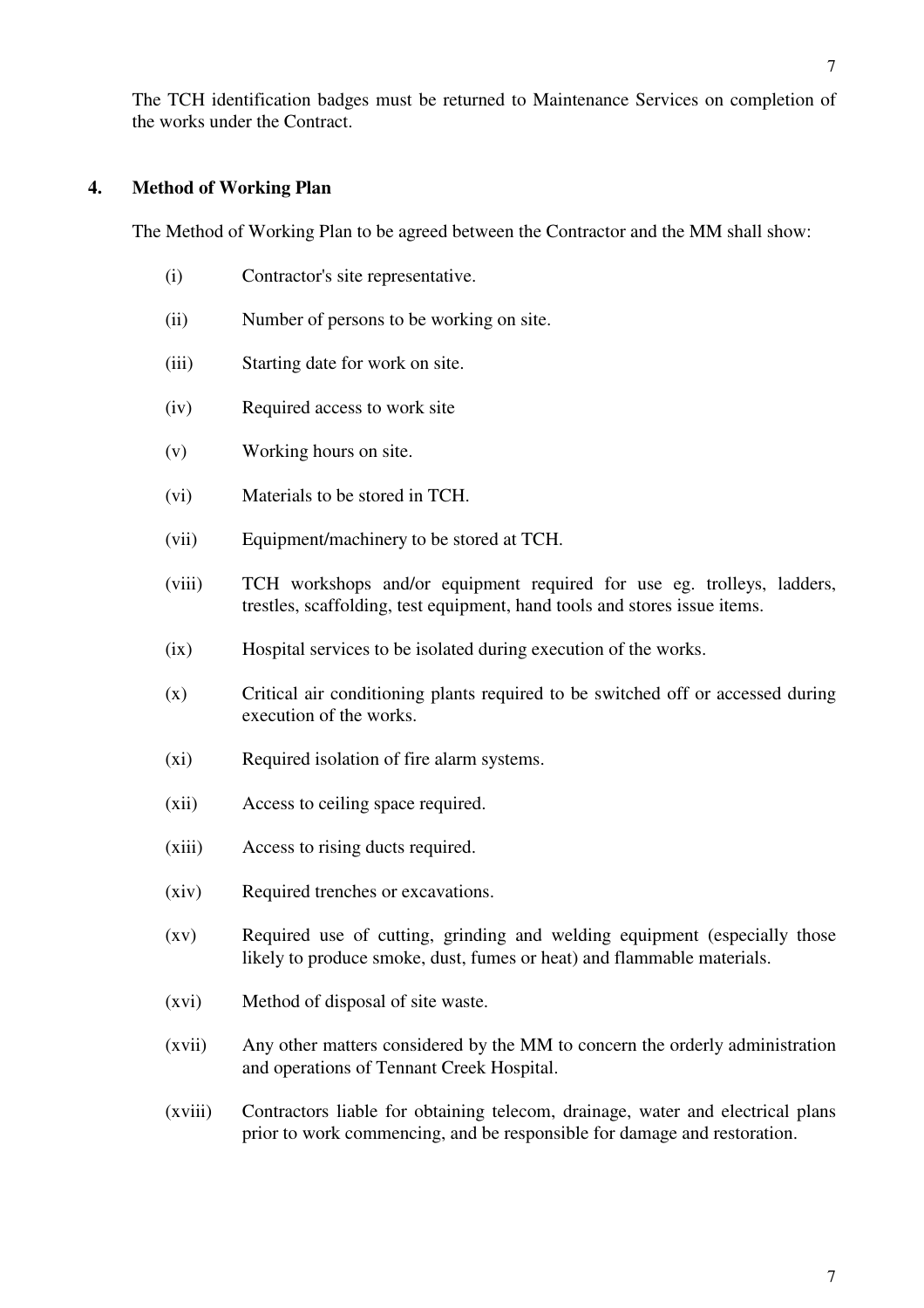#### **5. Isolation of Services**

Medical services are not to be altered or isolated without prior approval of the MM.

 The Contractor shall provide at least 48 hours notice to the MM of the required isolation of any services.

 The approval of the MM to the isolation of services must be obtained immediately prior to the isolation.

### **6. Critical Air Conditioning Plant**

 The Contractor shall not switch off or otherwise access the following air conditioning plants without prior approval of the MM:

| UNIT 4: | <b>Operating Theatres</b> |
|---------|---------------------------|
| UNIT 3: | <b>Delivery Suite</b>     |

 The Contractors shall provide at least 48 hours prior notice to the MM of a requirement to switch off or access these units. Such notice shall include the expected duration of the required access. As elective surgery and visiting surgeons are often booked in weeks ahead there is no guarantee that approval will be given at the times sought.

 Approval to switch or access the units shall only be given by the MM immediately prior to the commencement of such work.

#### **7. Storage of Materials and Equipment**

 No materials and / or equipment shall be left unattended without the prior approval of the MM. The Contractor shall be responsible for the security of any such materials and/or equipment within the precincts of the TCH.

The storage of flammable materials shall not be permitted in TCH buildings at any time.

## **8. Contractors children**

Contractors are not to bring children on site to a designated work area, nor are children to be utilised on site for purposes of assisting with the works.

#### **9. Animals**

Contractors are not to bring animals (Eg. Dogs) on site with them. This includes animals left in vehicles, on utility tray-backs or tied to vehicles.

#### **10. Inconvenience to Public and Occupants**

 The Contractor shall work in such a manner so as to avoid and reduce the inconvenience to persons occupying and visiting the TCH.

 The Contractor shall arrange the execution of works to minimise nuisance to the public and occupants of the TCH and to ensure the safety of occupied premises.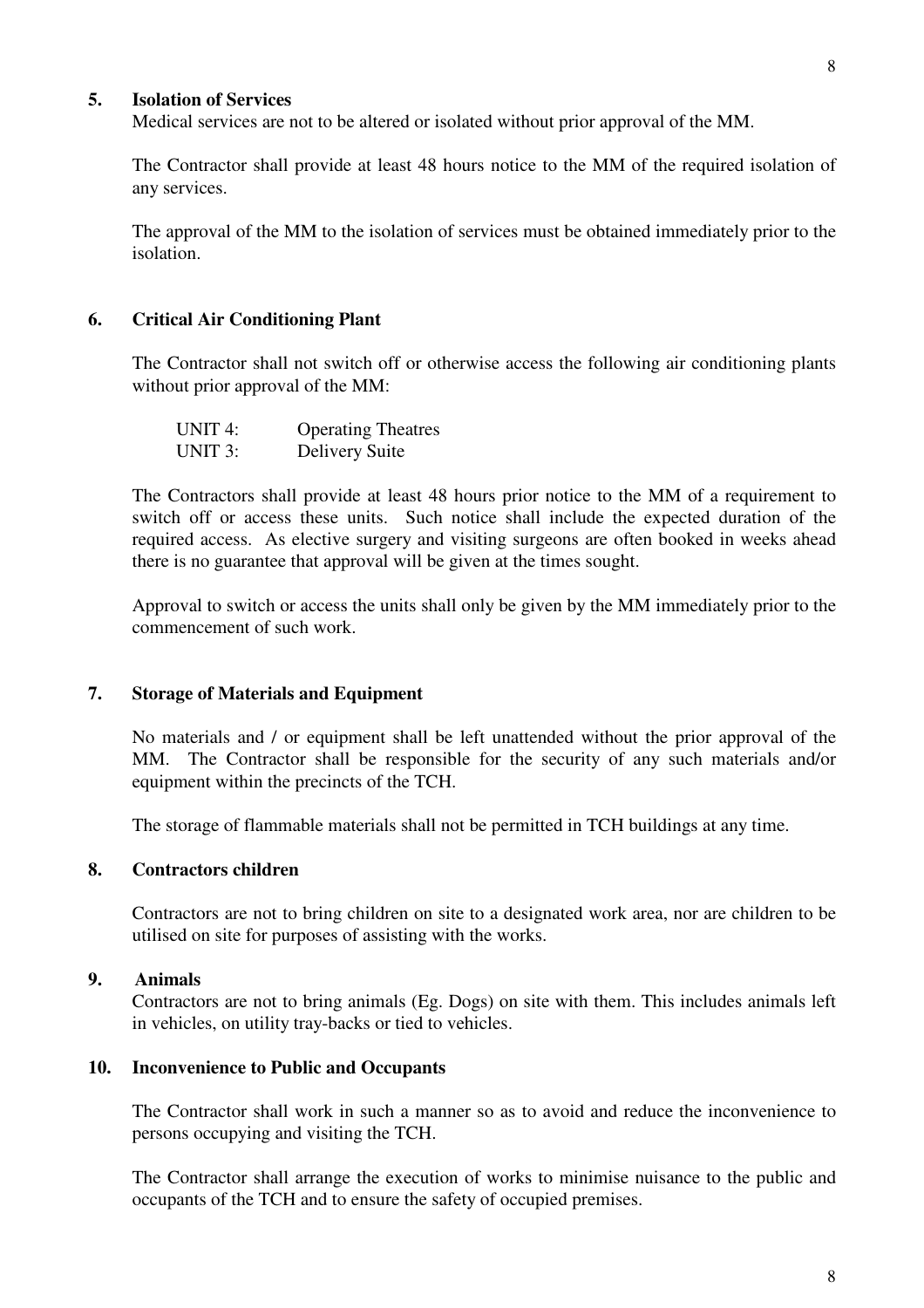The Contractor shall not deviate from the access to work site included in the agreed Method of Working Plan without prior approval of the MM.

#### **11. Removal of Rubbish**

 The Contractor shall not accumulate rubbish on the site or in the precincts of the TCH Gangways and work areas must be kept clear and in clean and tidy condition.

 Food scraps, milk cartons, drink containers and the like shall be deposited in rubbish bins and removed from site daily. All refuse of the contractor shall be removed from TCH by the **Contractor** 

 Contractors must clean up any spillage's of oil or chemical substances etc as soon as practicable and ensure that such substances are returned to the proper storage facilities after use. Under no circumstances should chemicals, substance or oils etc be allowed to pollute water courses, sewer and drains, and in the event of accidental occurrence, the matter be reported to the ESM immediately.

 Contractors will not interfere with plant and equipment other than that as required by the contract.

### **12. Food and Drink**

No food or drink should be taken to or consumed in Plant Rooms , theatre and clinical areas with the exception of water containers.

## **13. Clothing**

 All personnel undertaking work at the TCH shall be dressed in a manner considered appropriate by the MM.

 The minimum standard of dress required is **safety** foot wear (no thongs or sandals), clean shorts and shirt.

Special clothing provided by TCH must be worn in all sterile areas such as the Operating Theatre. Where long hair can become a hazard, it must be contained in a hair net.

#### **14. Hours of Access**

 Access to the site for the execution of works under the Contract is permitted between the normal TCH office hours of 0730 - 1700 Monday to Friday.

 When the Contractor desires access outside these hours the prior approval of the MM is required.

 The Contractor must provide at least 48 hours prior notice to the MM of the desire to work outside normal office hours or other hours agreed in the method of Working Plan.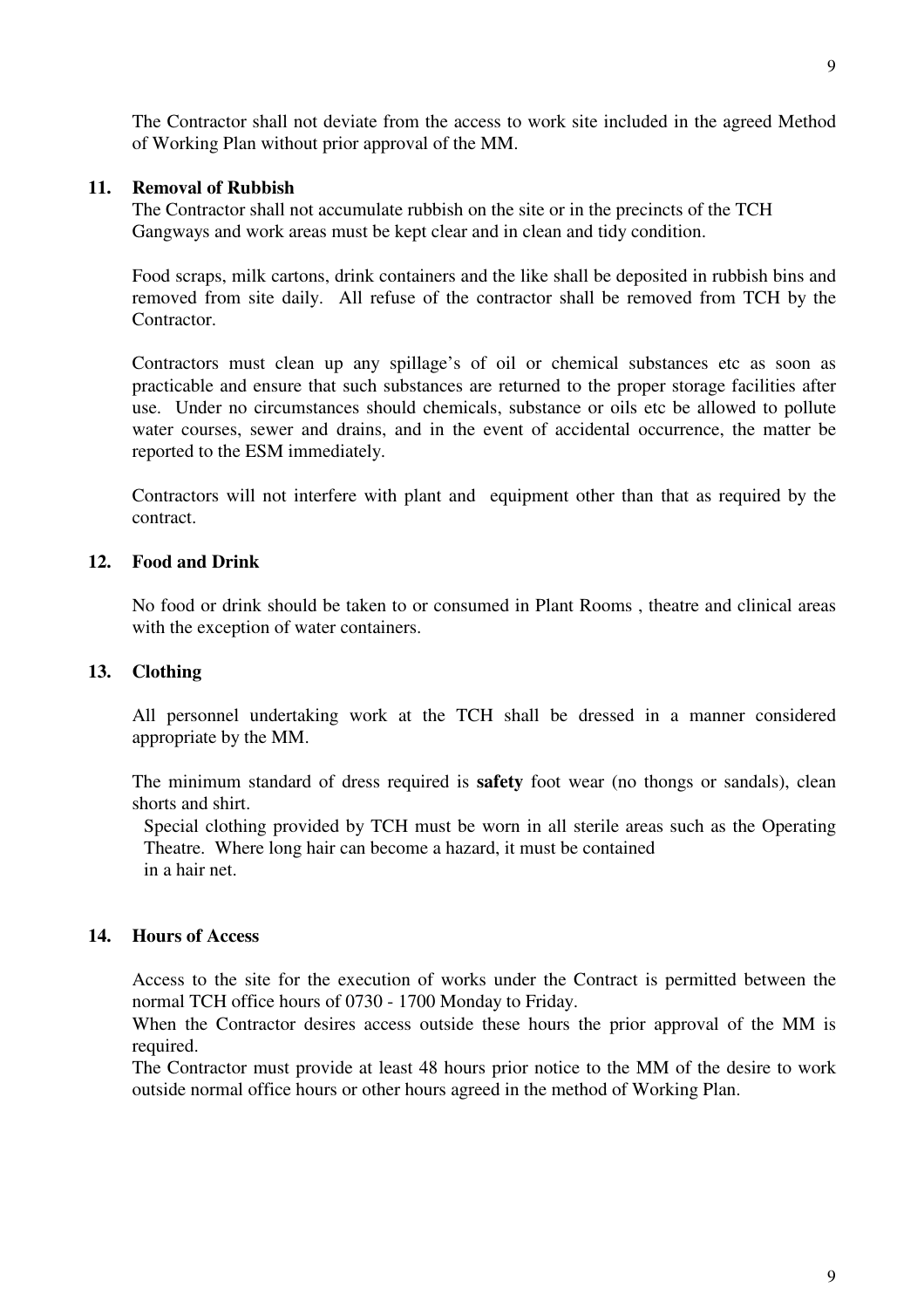### **15. Use of TCH Workshops and / or Equipment**

 Unless prior approval of the MM is given, the use of TCH workshops and equipment is prohibited.

 The Contractor will be required to indemnify the TCH against any legal liability, loss, claim or proceedings for personal injury to or death of any person or damage to property arising from the use of the TCH Workshop and/or equipment prior to approval being given. TCH will require and record a copy of such indemnity.

# **16. Compressed Air**

When using compressed air, all couplings along the airline must be secured by the safety clips. This will reduce the potential for injury in the event of a failure of any of the couplings. Always wear safety glasses or goggles when using compressed air.

 Compressed air is NOT to be used for cleaning clothing, nor for hosing away dust from within the workplace.

# **17. Work in confined Places**

A confined space is an enclosure having limited means of access and egress that also has poor ventilation. It is a space where, because of its location, contents, or work activity, there may be hazardous accumulation of gas, vapour, dust or fumes of the development of an oxygen deficient (less that 19.5%) atmosphere.

 No contractor shall enter a confined space until it's atmosphere has been checked to determine whether there is any hazard from: Lack of oxygen Toxic contaminants Flammable or combustible contaminates Extreme of temperature Adequate lighting

 No contractor shall enter a confined space without an assistant stationed outside. If you have any doubts about the purity of the air in a confined space, report the matter to Maintenance Services.

#### **18. Safety Requirements**

In addition to the requirements of the Work Health Act the following conditions apply:

 before commencing any flame cutting or arc or gas welding operation, the contractor shall acquire a **hot work permit** from the Supervising Officer.

 Contractors are to note that welding operations are not permitted in all areas of the hospital and issuance of a **hot work permit** will be subject to this consideration.

No fire door shall be wedged or chocked open at any time.

No exit shall be wedged or chocked shut at any time.

No door to a vertical rising duct shall be left open whilst unattended.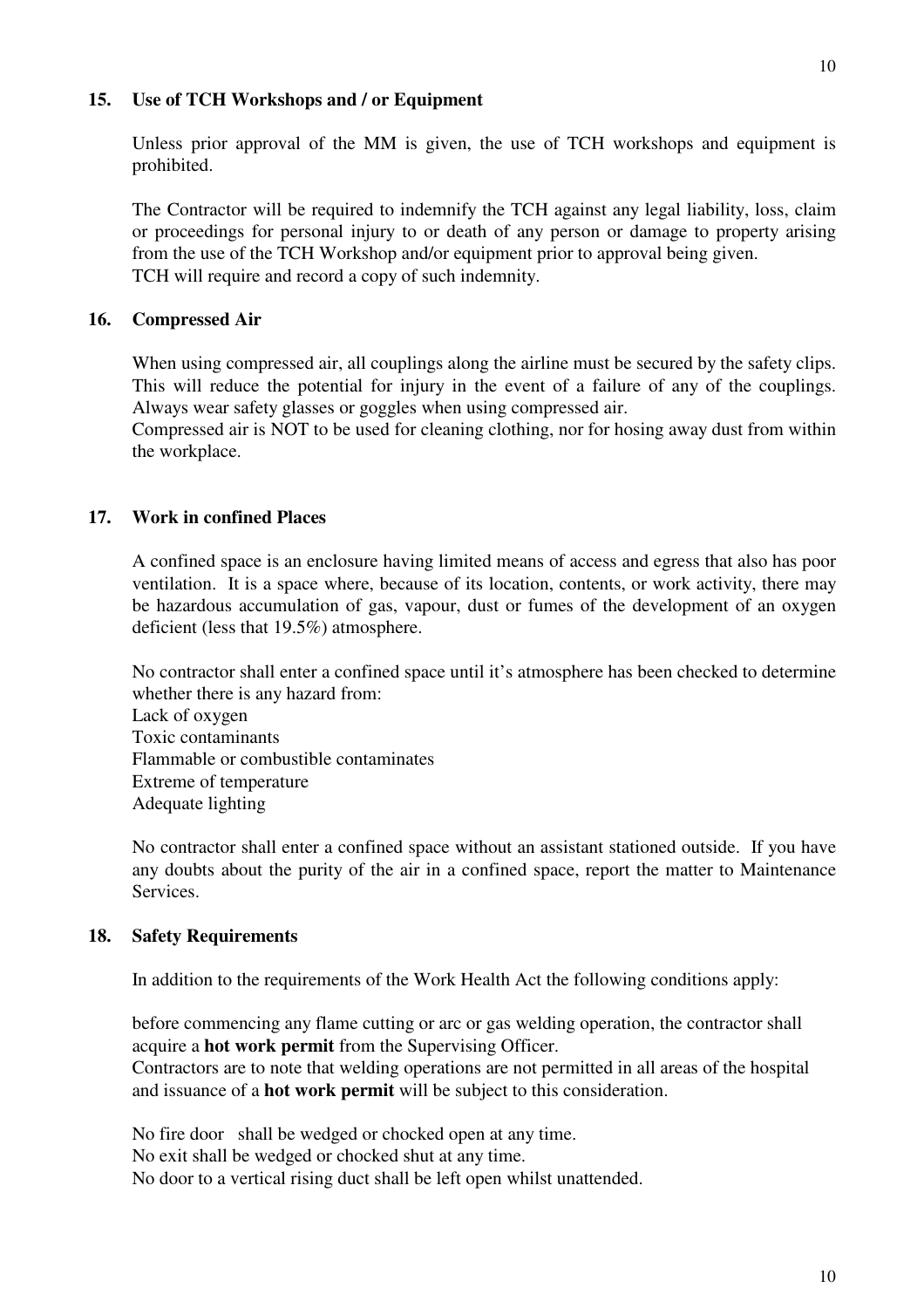All electric hand tools, lights and the like must have earth leakage protection.

 Trenches or excavations shall be fenced in accordance with N.T. Construction Safety Rules - Guide - Lines for Protective Fencing on Construction Sites.

### **19. Roof Plant Room Doors**

Roof plant room doors are not to be chocked open, or left open or unlocked at any time whilst unattended.

### **20. Ladders**

When using ladders for any purpose, ensure:

 The ladder is placed on a firm footing and effectively secured to prevent outward or sideways movement.

 The ladder is correctly positioned to an angle ration of 1:4 (1metre out for every 4 metres of height)

When used for access to a higher level or working platform, the ladder must extend at least 1 metre above the landing place.

 When using an extension ladder, the overlap of any two adjacent sections shall not be less that 3.5 rungs.

 Under no circumstances must ladders be used with patent defects such as loose or missing rungs, cracked, splintered or warped stiles.

Ladders must not be painted unless in a clear preservative.

Ladders are to be taken down when not in use or otherwise unattended.

# **21. Hazardous Substances**

Contractors should take care when using hazardous substances. Follow instructions given by manufacturer concerning ventilation of the area and general use of these materials.

 Make sure that the material Safety Data Sheet is available before using any hazardous substance.

#### **22. Smoke Detection and Fire Alarm Systems**

 Prior to undertaking any work which may produce smoke, fumes, dust or heat the Contractor shall ensure that the Fire Alarm Systems are effectively isolated. Prior approval of the MM is required to isolate these systems.

 The Contractor shall provide at least 48 hours prior notice to the MM of the requirement to isolate Fire Alarm Systems. Approval of the MM will only be given immediately prior to the isolation of these systems.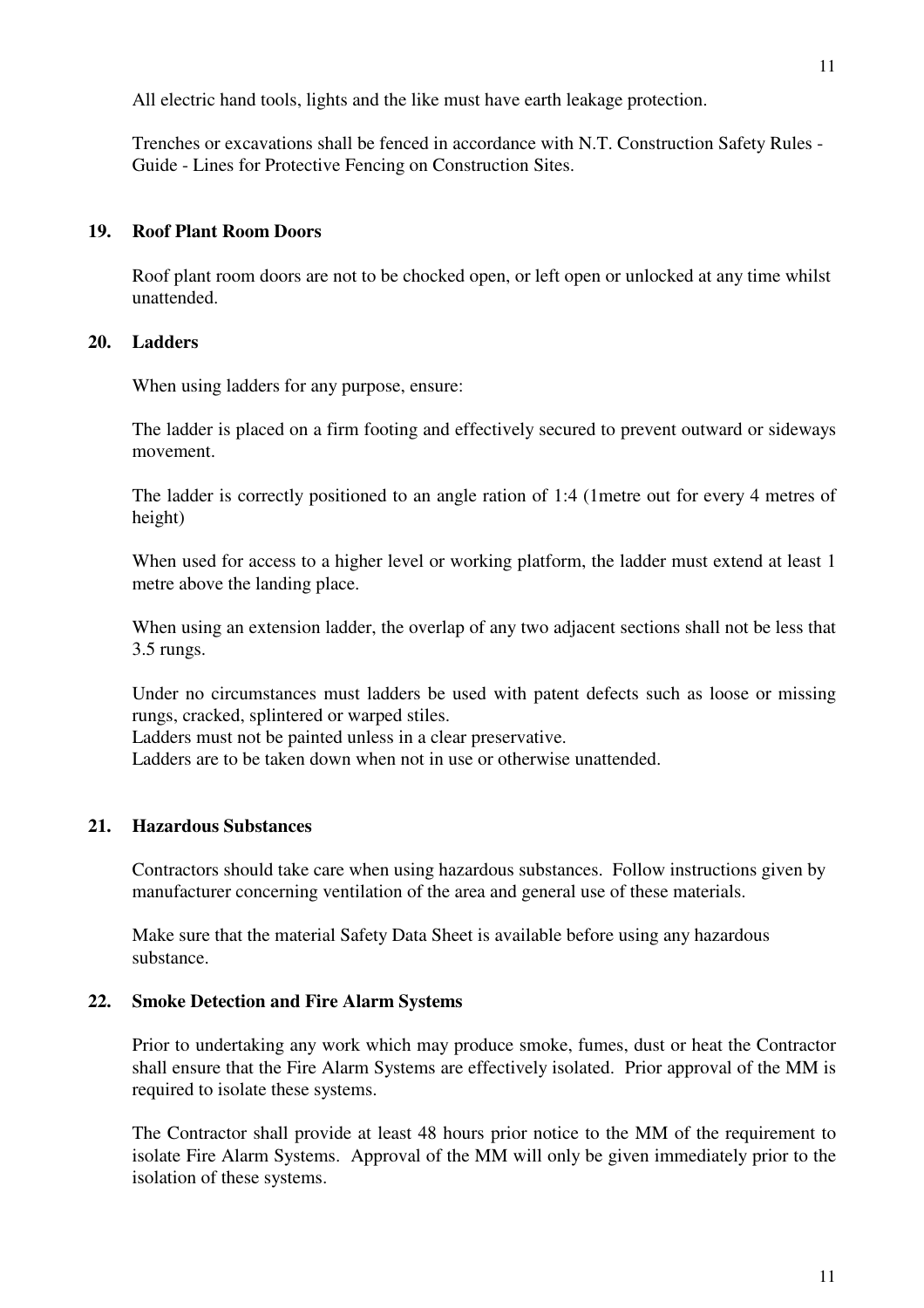The Fire Alarm Systems must be reactivated immediately on completion of the work requiring the isolation and/or at the vacating of the site at the direction of MM. Contractors will be required to pay for any false alarms they generate.

## **23. Fire Precautions**

 Contractors must familiarise themselves with the Hospital fire evacuation procedures and the appropriate assembly points. They should discuss any problem which could occur with Maintenance Services.

 Contractors must not obstruct any fire fighting equipment or fire exit and ensure that fire escape routes, fire service points are maintained free from obstruction at all times.

# **24. Storm Precautions**

 During the period 1 October to 30 April the contractor shall ensure that unfinished work, equipment, sheds, boardings, materials and any other movable items on the site, are protected, stored, or secured to the extent necessary to ensure that in strong wind conditions they will not be a danger to persons or property because of collapse, movement or any other cause.

# **25**. **Restricted Areas**

Access to the following areas can be had only with the prior approval of the MM:

 Operating Theatre Central Sterilising Department Electrical Sub Station HV and LV Boiler House **Mortuary**  Air Conditioning absolute air filters on all plants Pharmacy Plant Rooms Laboratory/Pathology

The approval of the MM shall be given immediately prior to access being taken.

# **26. Smoking**

 The TCH is a smoke free environment and smoking is not permitted inside any buildings or the hospital grounds

# **27. Inspection of Areas**

Arrange inspection of areas where drilling or coring of walls, floors or ceilings are to be carried out and follow up inspection to ensure the holes have been fire stopped (if required), at the completion of the works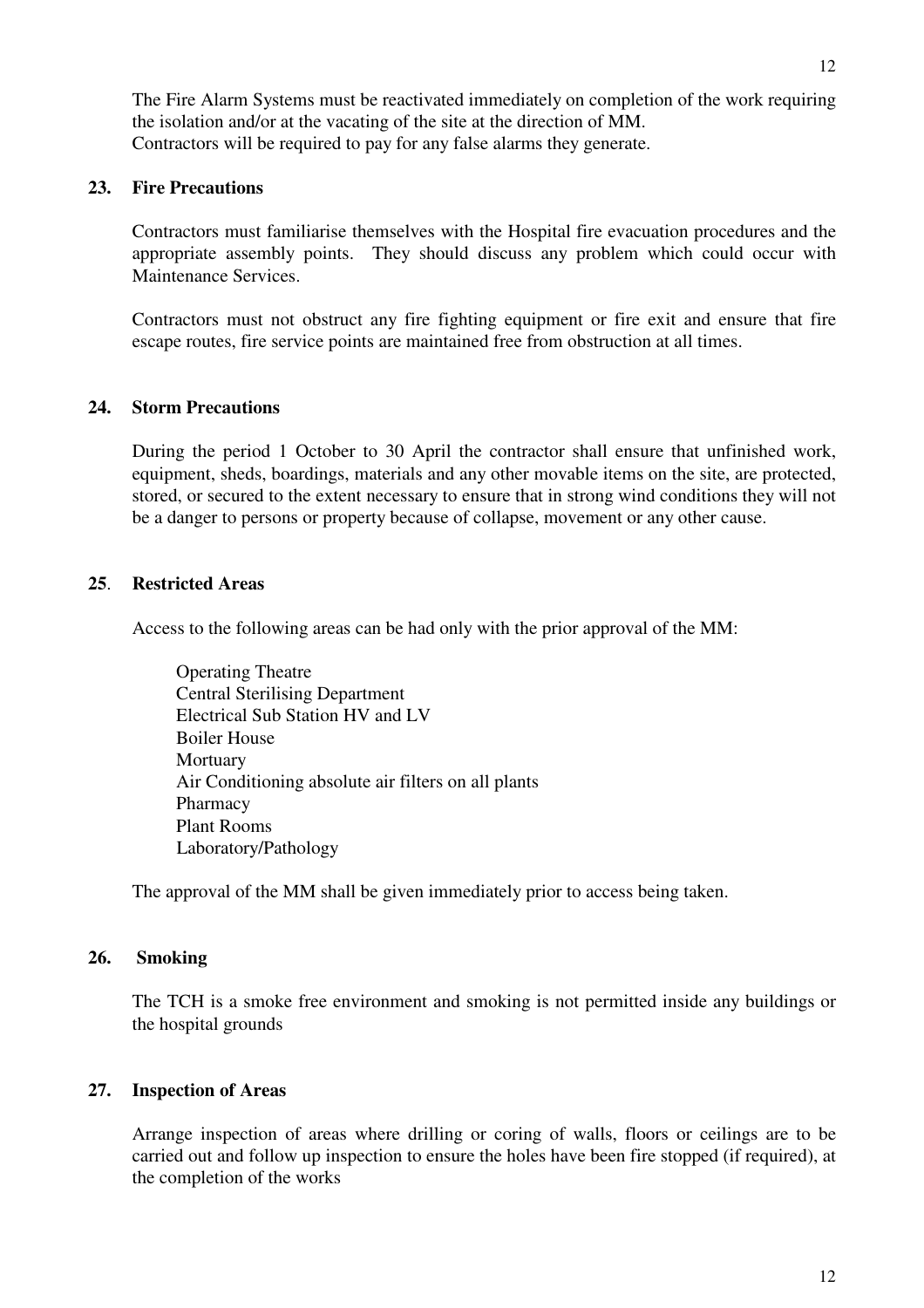#### **28. Excavations and Trenches**

 Any trenches or pits must be flagged off to warn other people of their location and to prevent unauthorised entry. Excavations, trenches or pits exceeding 1.5 metres in depth must be supported with shoring where necessary.

 A competent person shall inspect the excavation at least once a day to ensure conditions are safe and lodge a written record of inspection.

 Plant, equipment and materials must not be placed or operated so near the edge of excavations or trenches that collapse may result.

## **29. Ceiling Tiles and Hatches**

 Ceiling tiles removed and ceiling hatches opened during the course of work shall be replaced or closed whenever the site is to be unattended unless otherwise permitted by the MM.

#### **30. Telephones, Mobile Phones and Two Way radios**

In house hospital telephone shall not be used by Contractors except for contacting the MM.

 Mobile telephones are to be **TURNED OFF** on entry to patient treatment areas within Tennant Creek Hospital as indicated by signs.

 Two Way radios **MUST NOT BE USED** in areas of Tennant Creek Hospital where this is indicated by signs.

#### **31. Radio/Cassette Players**

The use of earplug or headset type devices is banned during working hours or whilst driving on road type plant and equipment.

 The use of audible radio/cassette players is permitted in amenity areas, and only in other areas at the discretion of MM.

#### **32. Biohazard Injuries**

Injuries where blood/body fluids from one person have entered tissue of another person are termed "Biohazard Injuries".

Although the hospital has policies designed to prevent or limit the occurrence of biohazard injuries, it is necessary to have a well defined plan of action for when such an accident does occur.

A "Needle Stick Injury" is a biohazard injury and should be reported and evaluated as soon as possible.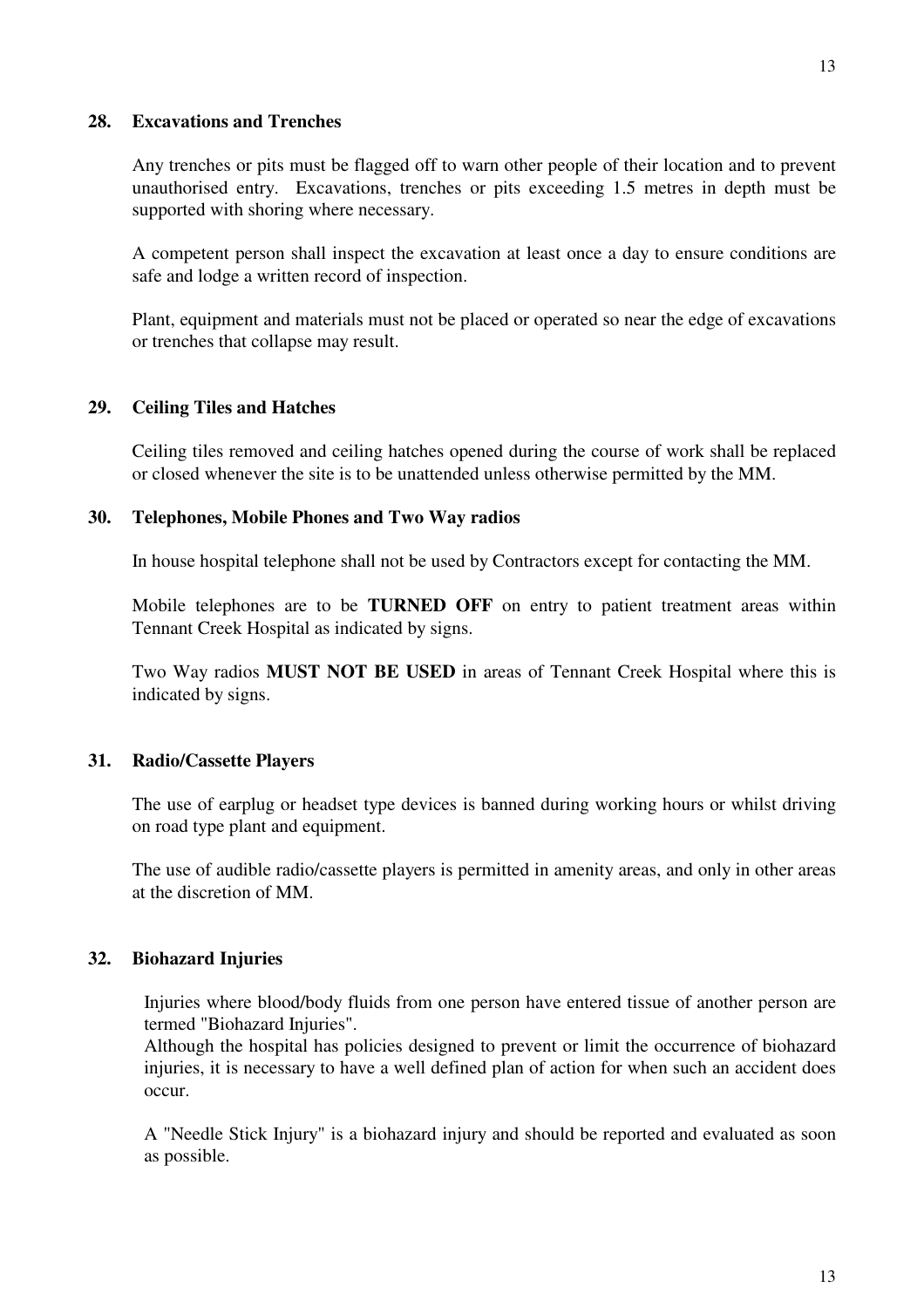# **BASIC FOUR STEPS TO REPORT BIOHAZARD INJURY**

- Tell the Maintenance Services manager immediately
- Report to Emergency Department in person
- Phone details of accident to Infection Control through the Hospital Maintenance Services Manager.
- Fill in accident form

#### **33. Immunisations**

It is recommendation that personnel working in the hospital environment have completed their childhood vaccinations and maintain their own immunisations against Hepatitis B, and Tetanus.

#### **34. Hygiene**

A high standard of "work place" hygiene is required and in particular there shall be:

 An acceptable standard of rubbish disposal Regular removal of all rubbish to prevent rodent and insect infestations.

#### **35. Sunburn and Skin Cancer**

 Burns to the skin are the most common effects of over exposure to the sun. Continued or prolonged exposure to the sun may lead to the formation of skin cancers.

 In order to reduce the likelihood of sunburn as well as the possibilities of preventable skin cancers, the following procedures should be adopted, whilst you are working in an outside environment.

Wear a hat with a broad brim.

 When working outside, keep your skin covered by clothing. Sleeves should be rolled down. Collars protect the skin on the back of the neck.

Where the skin is exposed to the sun, use a broad spectrum  $+15$  type of sunscreen, make sure the face, neck, arms and any other exposed parts are fully covered. Repeat application of sunscreen every two hours, or more frequently if sweating profusely.

#### **36. Key Issues and Returns**

The contractor will require dedicated keys for access to plant rooms, rising ducts, boiler house, electrical sub stations, switchboards and the like. Appropriate keys will be issued by the MM to bona fide contractors. The contractor or his accredited representative will be required to complete a KEY ISSUE form detailing the company particulars, location type and duration of work and details of key(s) issued. Upon completion of work the key is to be returned to the MM and the key issue form acquitted. In some circumstances keys must be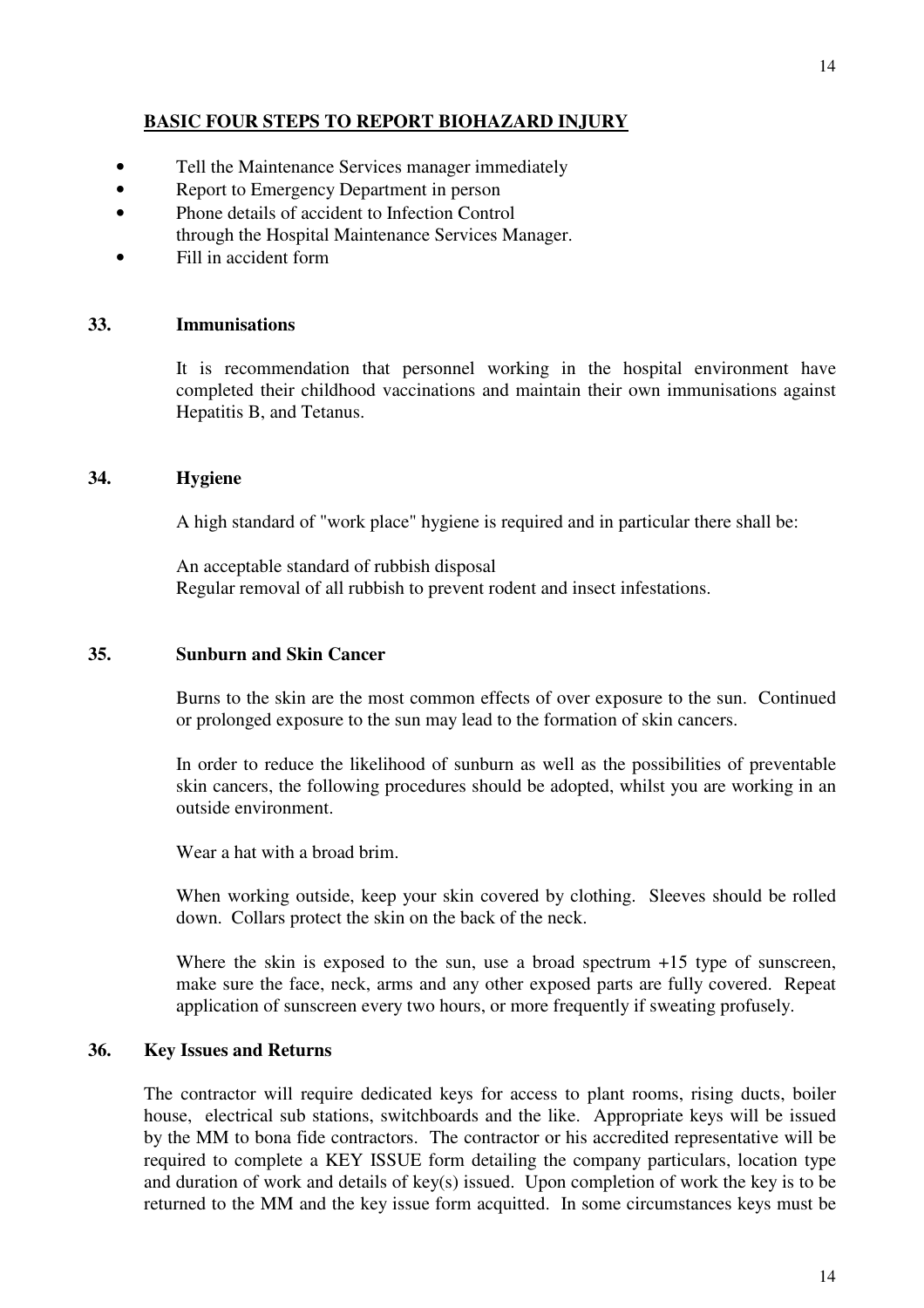returned each day and re- issued the following morning. This will be made clear at the time of issue if this restriction applies

NOTE: Keys are an accountable item and the contractor may be liable for penalties if keys are not returned. These will be pointed out at time of issue.

## **37. Building Management System**

The majority of the plant around the hospital is controlled and or monitored by an external BMS configured to detect and alarm an abnormal plant condition. It is essential that contractors do not indiscriminately switch plant on or off anywhere in the hospital without prior consultation with the MM. Contractors are required to notify the MM upon completion of the work involving mechanical plant, as once stopped, plant can only be started from the Maintenance Services Office and all alarm suppressions must be removed.

## **38. Gross Misconduct**

Any contractor proved to have been involved and/or engaged under any of the following items may be liable to instant cancellation of contract and further criminal proceedings by the Territory Health Services.

Unauthorised removal or interference with any protective device, the unauthorised operation of any item or machine, plant or equipment.

Damage, misuse or any interference with any item of fire fighting equipment.

 Unauthorised removal or defacing of any label, sign or warning device provided in the interest of safety, health and welfare.

Misuse of any chemicals, inflammable or hazardous substances or toxic materials.

Smoking

Dangerous horse-play or playing practical jokes which could cause accidents.

 Making false statements or in any way deliberately interfering with evidence following an accident or dangerous occurrence.

Misuse of compressed air or pneumatic equipment.

Overloading of any lifting equipment or any company vehicle.

Being under the influence of intoxicating liquor, drugs or similar substances.

Theft or malicious damage of hospital plant or equipment

#### **39. Information privacy Code of Conduct**

Contractors are to adhere to the "Information Privacy" Code of Conduct. The following is a brief summary of the standards covered in this code which would relate to contractors working on site.